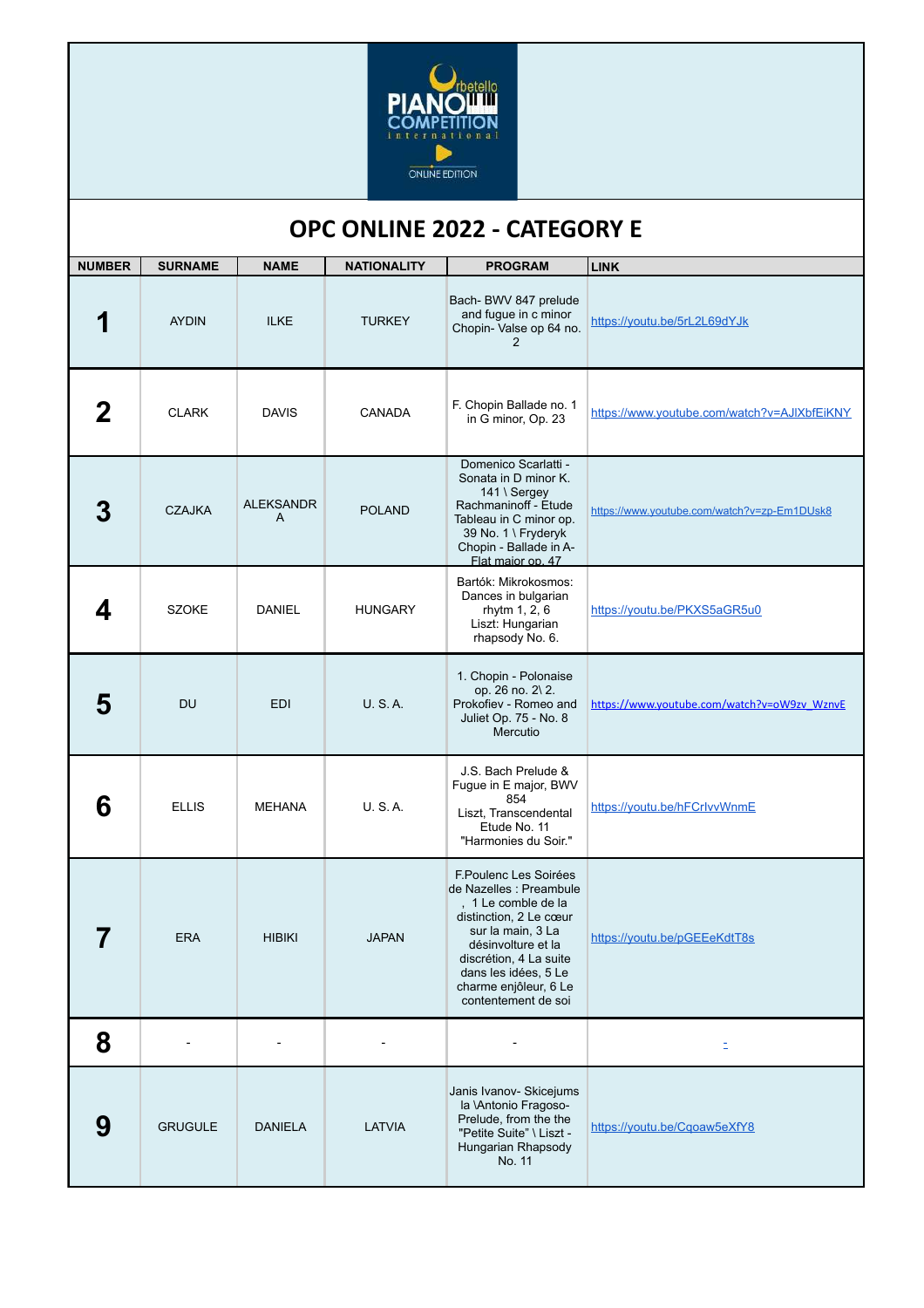| 10        | <b>KARACSONYI</b>              | <b>ESZTER</b>                                     | <b>HUNGARY</b>   | Haydn: Sonata C major<br>XVI/50 I. part<br>Chopin: Variations<br><b>Brillantes</b>                                                                                                                                                                                | https://youtu.be/9VBK34zAv9k                                 |
|-----------|--------------------------------|---------------------------------------------------|------------------|-------------------------------------------------------------------------------------------------------------------------------------------------------------------------------------------------------------------------------------------------------------------|--------------------------------------------------------------|
|           | <b>KOT</b>                     | <b>MILOSZ</b>                                     | <b>POLAND</b>    | L. van Beethoven -<br>sonata F major op 10 no<br>F. Schubert - Impromptu<br>B flat major op 142 no 3                                                                                                                                                              | https://youtu.be/XwRM0LE-HGo                                 |
| 12        | <b>KOTHARI</b>                 | <b>SARA</b>                                       | <b>INDIA</b>     | Feux d'Artifice CLAUDE<br>DEBUSSY,<br>J S BACH PRELUDE<br>AND FUGUE BWV 872,<br>WTC BOOK 2                                                                                                                                                                        | https://youtu.be/cOXNToTJUuk                                 |
| 13        | <b>LEE</b>                     | <b>LAVINIA</b>                                    | <b>INDONESIA</b> | 1. Sergei Rachmaninoff<br>- Etude Tableau Op. 39<br>No. 6, "Little Red Riding<br>Hood"<br>2. Ludwig van<br>Beethoven - Sonata in C<br>minor, No. 8 Op. 13,<br>"Pathétique", 1st<br>movement<br>3. Alexander Scriabin -<br>Etude in D sharp minor,<br>Op. 8 No. 12 | https://youtu.be/7CyulSWeOAE                                 |
| 14        | $\Box$                         | JEFFREY                                           | U.S.A.           | Franz Liszt-- Hungarian<br>Rhapsody no. 4 \<br>Haydn-Sonata No. 58                                                                                                                                                                                                | https://youtu.be/Cy1MF59B72s<br>https://youtu.be/EVuS1NvInC8 |
| 15        | <b>LIANG</b>                   | <b>YU-TUNG</b>                                    | <b>TAIWAN</b>    | Hob. XVI:48<br>Mozart Sonate k281 \<br><b>Bartok Mikrokosmos</b><br>107 no. 141 \ Dutilleux<br>Au gré des ondes nn. 1-<br>$2 - 4 - 5 - 6$                                                                                                                         | https://youtu.be/WkzjsUJjoe8                                 |
| <u>10</u> | <b>MRAVOVA</b>                 | <b>MARINA</b>                                     | <b>BULGARIA</b>  | Beethoven, L.v., Sonata<br>No. 15 in D major, Op.<br>28 "Pastoral", I part;<br>Chopin, F., Barcarolle in<br>F-sharp Major, Op.60                                                                                                                                  | https://youtu.be/jpxAU9QsGDY                                 |
| 17        | <b>NISHIDA</b>                 | <b>RINO</b>                                       | <b>JAPAN</b>     | Liszt / Fantasy and<br>Fugue on the Theme<br><b>Bach</b>                                                                                                                                                                                                          | https://youtu.be/ox 8e3QnTsU                                 |
| 18        | <b>PAPOIAN</b>                 | <b>MARTA</b>                                      | <b>POLONIA</b>   | F. Chopin Etude Op. 10<br>N. 1 \ J. Bramhs<br>Variations on a Theme<br>by Paganini (Book I)                                                                                                                                                                       | https://youtu.be/ZGA Hk28e7U                                 |
| 19        | <b>SAROLT</b><br><b>CSENGE</b> | <b>FOLDI</b>                                      | <b>HUNGARY</b>   | Beethoven: Sonata D<br>major Op. 28. I. part<br>Debussy: Reflets dans<br>l'eau (Images I.)                                                                                                                                                                        | https://youtu.be/9FeV3LtnNoc                                 |
| 20        | <b>SCHNEIDER</b>               | <b>LOUISA</b><br><b>EMILIA</b><br><b>BEATRICE</b> | <b>GERMANY</b>   | Debussy Préludes Book<br>I: XII. "Minstrels" \<br>Beethoven - Sonata Op.<br>13 III. Rondo Allegro<br>\ Chopin - Etude Op. 10<br>No. 5                                                                                                                             | https://youtu.be/G9Y-XeVyEAM                                 |